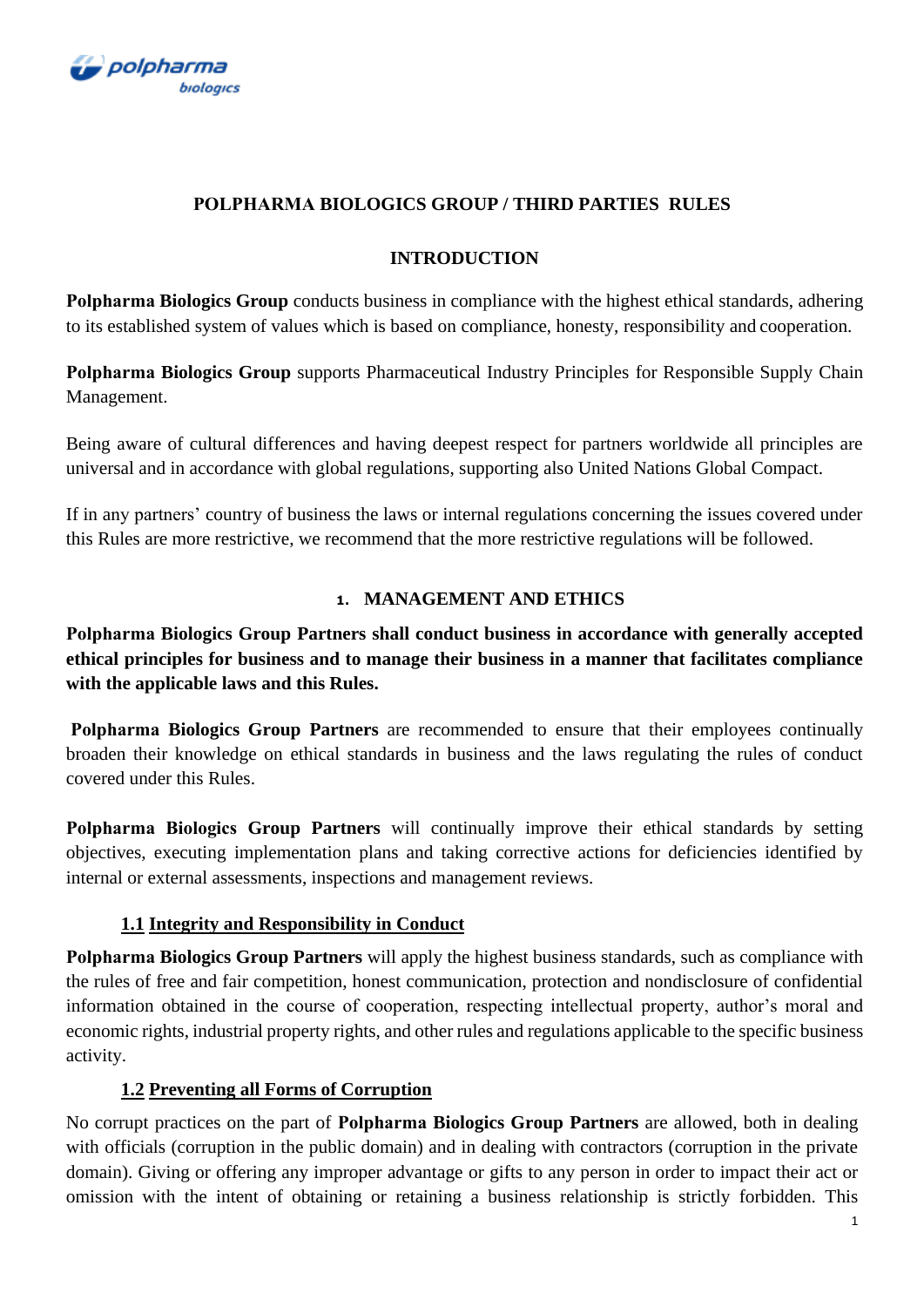

prohibition also applies to giving or offering any benefits through the intermediary of a third party.

In particular, it is forbidden to give or offer any money or its equivalent, gifts, services or other financial or personal benefits to politicians, public officials, auditors, employees of regulatory, certification or supervisory authorities, which could induce them to take or refrain from certain actions as part of their official duties.

**Partners** are forbidden to give or offer any gifts of cash or its equivalent to the **Polpharmа Biologics Group** employees and associates. It is only allowed to give small business gifts permitted by the applicable laws and standard business practice and only where such gifts are occasional or promotional and do not result in a commitment to reciprocity or to take or refrain from certain actions. The value of such gift shall not exceed 50 EUR or equivalent in other currency.

No Partners are allowed to Lobbying misused for illegal purpose.

No partners are allowed to enter into any relationship between them and Public Officials that are not in strict compliance with the rules and regulations of country law referring to public officials.

# **1.3 Conflict of Interests**

The **Polpharmа Biologics Group Partners** will prevent and avoid any situations conductive to a conflict of interest in the process of applying for cooperation with the **Polpharmа Biologics Group** and then in the course of such cooperation. This applies to all relationships connected with applying for cooperation or with the cooperation established between the Partners representatives and the **Polpharmа Biologics Group** representatives who are related due to a kinship, affinity, adoption, personal relationship, capital or organizational participation. In order to preserve objectivity and honesty in mutual relations, the **Polpharmа Biologics Group Partners** are required to disclose information that could give rise to a conflict of interest.

# **1.4 Risk Management**

**The Polpharma Biologics Group Partners** should have in place and continuously improve their risk management systems, including business continuity or any risk of corruption or fraud, in all fields of business. No such solutions may conflict with the provisions of this Rules. **Polpharmа Biologics Group Partners** should actively promote the culture of ethics, including creation of solutions to allow the employees and contractors to report any irregularities in a manner that protects personal data and prevents retaliation.

## **1.5 Sustainable Development**

**Polpharmа Biologics Group** expects that our **Partners** will take into account and limit any negative impact of their activities on the social and natural environment. All efforts to limit a negative impact on the environment and, in a longer perspective, to bring positive changes to the environment, are strongly advised. **Polpharma Biologics Group Partners** will make their best endeavors to conduct safe handling, movement, storage and recycling, reuse or manage the waste.

**Polpharma Biologics Group Partners** will optimize use of all relevant resources such as not limited to energy, water, materials and minerals.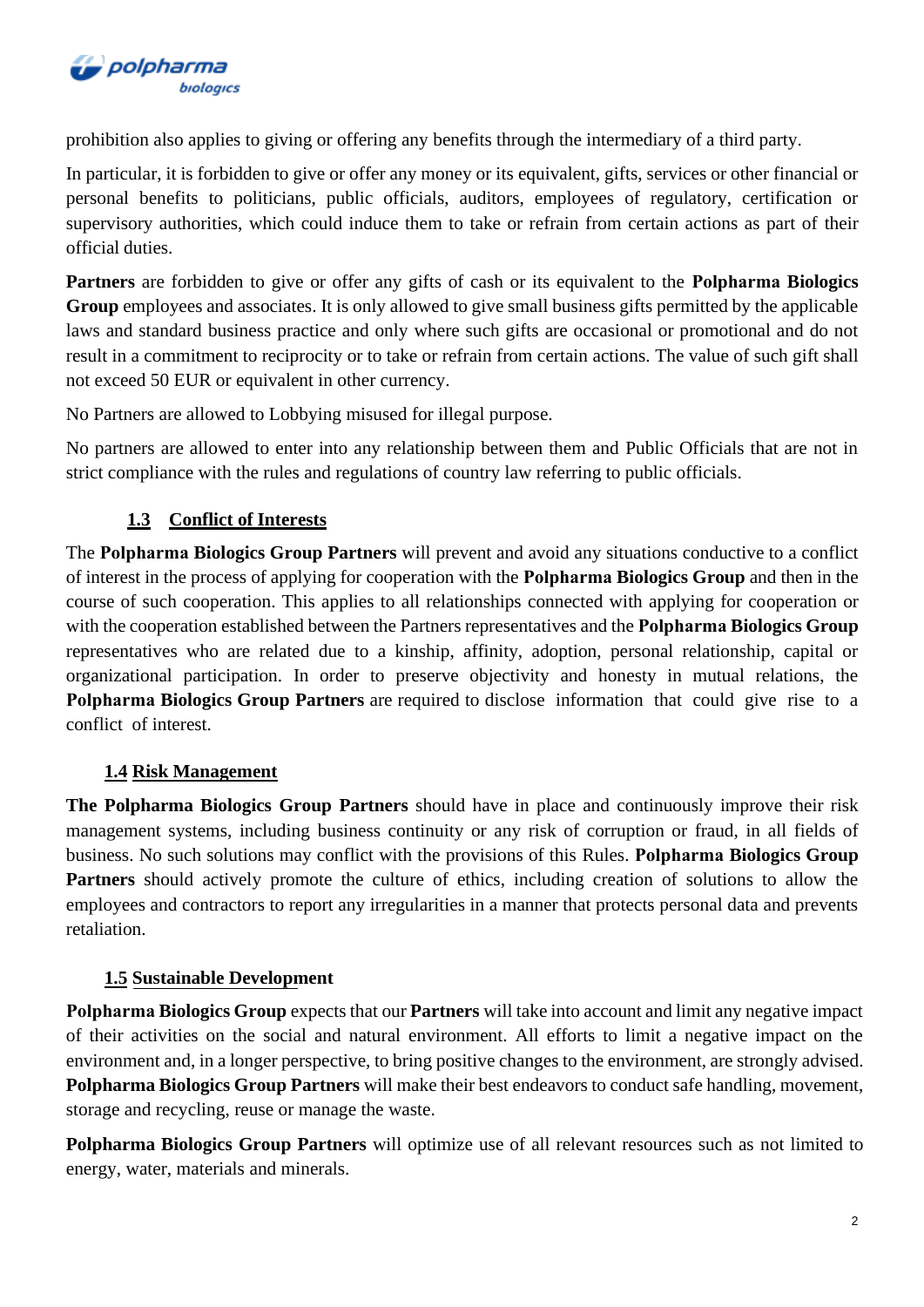

# **2 CONDITIONS OF EMPLOYMENT AND EMPLOYEE RIGHTS**

**The Polpharmа Biologics Group Partners are required to respect human and labor rights and prevent any violation of such rights in the entire value chain in the course of their business.**

# **2.1 Child Labor and Young Workers**

The minimum age for employees of the **Polpharmа Biologics Group Partners** must comply with the national laws and must not conflict with compulsory education. Employing minors for work that is hazardous to health and safety is forbidden. **Polpharma Biologics Group Partners** are recommended to have internal regulations and systems assuring proper management and monitoring of young workers.

# **2.2 Freely Chosen Employment**

It is forbidden to make use of indentured or forced labor. The employees of the **Polpharmа Biologics Group Partners** must be employed of their own will. They may terminate their employment subject to the notice period defined by the laws. The employer must not deposit personal documents of the employees.

# **2.3 Equality and Non-Discrimination**

Discrimination at a workplace due to gender, age, ethnic origin, nationality, religion, sexual orientation, appearance, health, physical capabilities or any other aspect of diversity among the employees is forbidden. The employees must be afforded fair treatment and the employee policies must be implemented in a transparent manner with due respect to diversity.

# **2.4 Employment Relationship, Wage and Working Hours**

The **Polpharmа Biologics Group Partners** are required to employ their employees in accordance with the applicable laws. This rule applies both to the employment relationship and to any concluded agreements, including collective agreements, working hours, and the amount of wage. Overtime work is voluntary and its duration and manner of settlement should be defined under internal regulations in accordance with the applicable labor law.

# **2.5 Freedom of Association**

The employees of **Polpharma Biologics Group Partners** have the right to communicate freely with their supervisors as regards the working conditions, without fear of punishment, humiliation or other retaliation. Pursuant to the provisions of the law, the employees have the right to association, negotiation and the right to information and consultation, and also the right to participate in the creation and improvement of the working conditions and the working environment.

## **2.6 Continuous Professional Development**

The employees of the **Polpharmа Biologics Group Partners** have the right to continuously improve their competences necessary at a given job position. They also receive support in their long term professional development.

# **3 OCCUPATIONAL HEALTH AND SAFETY**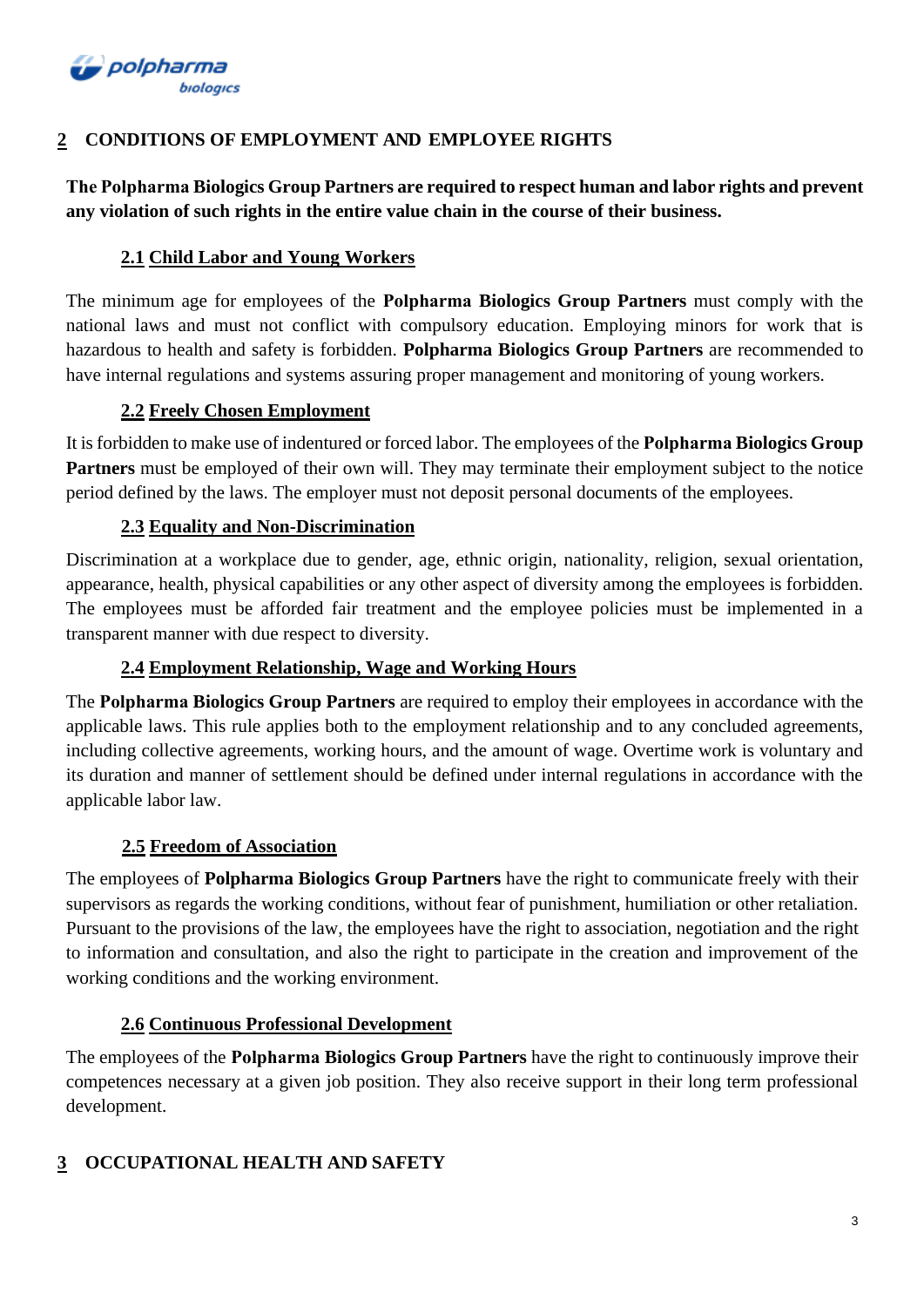

## **Polpharmа Biologics Group Partners are required to ensure healthy and safe workplace conditions.**

# **3.1 Working Conditions**

**Polpharma Biologics Group Partners** are required to ensure safe and healthy working conditions to their employees and to any employees performing work on their behalf, in accordance with the laws and the occupational standards in a particular industry. Special attention is given to the protection of the employees against chemical, biological and physical hazards. The **Polpharmа Biologics Group Partners** are required to identify and monitor any hazards in order to undertake effective prevention measures.

# **3.2 Safety of the Production Processes**

**Polpharmа Biologics Group Partners** are required to manage the production processes in a manner compliant with the applicable laws and safety standards, perform risk analysis on a regular basis and record its results, and also implement any necessary hazard prevention measures, especially for hazardous work.

## **3.3 Prevention through Education**

**Polpharmа Biologics Group Partners** should provide, on a regular basis, employee training as regards safety, any possible hazards that may occur, and the methods for their prevention. The employees should receive clear information on any identified hazards and be aware of the implemented contingency plans and the procedures to be followed in emergency situations.

**Polpharmа Biologics Group Partners** who designate employees or sub-contractors to work in the plants of the **Polpharmа Biologics Group** companies are required to monitor, on an ongoing basis, the rules and standards applicable in the plants of the **Polpharmа Biologics Group** companies as those referring to safety at work and fire protection, and to provide such information to the designated individuals. The employees of the **Polpharmа Biologics Group Partners** or any individuals who perform work on their behalf for the **Polpharmа Biologics Group** are required to comply with the rules and standards applicable in the plants as regards safety at work and fire protection.

# **4 PRODUCT QUALITY AND SAFETY**

**The Polpharmа Biologics Group Partners are strictly required to meet all requirements as regards product quality and safety and they must regard this issue as of the highest priority.**

# **4.1 Product Quality and Safety Requirements and Regulations**

Product suppliers, at each stage of product manufacture, storage, shipment and sale, are required to comply with the applicable laws, international standards, including Good Manufacturing Practice, Good Distribution Practice, and in accordance with the detailed requirements set forth under the agreement with the **Polpharmа Biologics Group** companies. All activities of the **Polpharmа Biologics Group Partners** that may impact the **Polpharmа Biologics Group** product quality and safety are subject to special control and restrictions.

**Polpharmа Biologics Group Partners** that are subject to GMP requirements shall:

**a)** Hold and maintain the necessary licenses, permits or registrations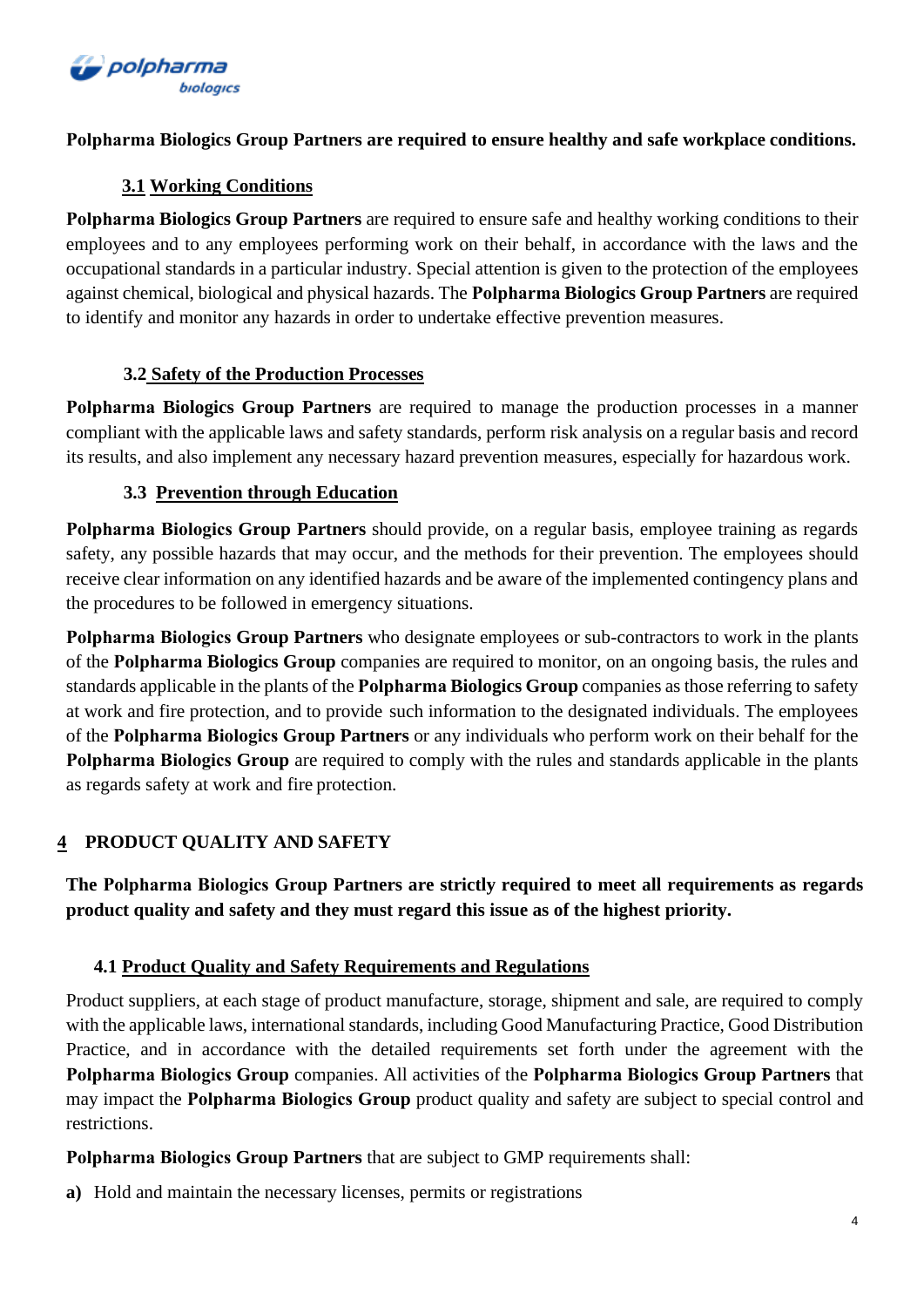

- **b)** Ensure that data relevant for any activities are controlled, accurate, protected from any manipulation or loss, compliant with industry standard for data integrity
- **c)** Ensure security and integrity of supply chain.

# **5 RESEARCH**

**Polpharmа Biologics Group Partners conducting research on human subjects or animals must do so in a responsible manner, in accordance with the applicable laws and the relevant ethical standards.**

## **5.1 Medical Human Subject Research**

**Polpharmа Biologics Group Partners** who conduct research on human subjects for the **Polpharmа Biologics Group** are required to comply with the applicable laws and accepted international ethical and scientific standards, including Good Clinical Practice guideline ICH E 6 and the Declaration of Helsinki .

## **5.2 Research on Animals**

**Polpharmа Biologics Group Partners** should conduct research on animals only if required by the law or if no alternative scientifically justified and accepted methods exist. **Polpharmа Biologics Group Partners** are required to comply with the laws and generally accepted international standards, including "International Guiding Principles for Biomedical Research Involving Animals" of the Council for International Organization of Medical Science, and to treat animals in a humanitarian manner, minimizing their stress, fear and pain.

## **6 NATURAL ENVIRONMENT**

**Polpharmа Biologics Group Partners should act in a responsible manner towards the natural environment, striving to minimize any negative impact their activities may have on the environment.**

## **6.1 Environmental Requirements and Regulations**

**Polpharmа Biologics Group Partners** are required to comply with the laws and international agreements, as well as the standards of environmental protection. They should have a rational environmental management system in place and have all valid required authorizations and licenses for their business activities, which they must be able to present at any time. They should also comply with all registration requirements.

## **6.2 Pollution Release to the Environment**

The pollution release (including air, water and ground) management methods applied by the **Polpharmа Biologics Group Partners** should ensure limitation of pollution release and continuous improvement of its management. **Polpharmа Biologics Group Partners** should limit the environmental risk through undertaking effective preventive and interventional action.

## **6.3 Preserving Natural Resources**